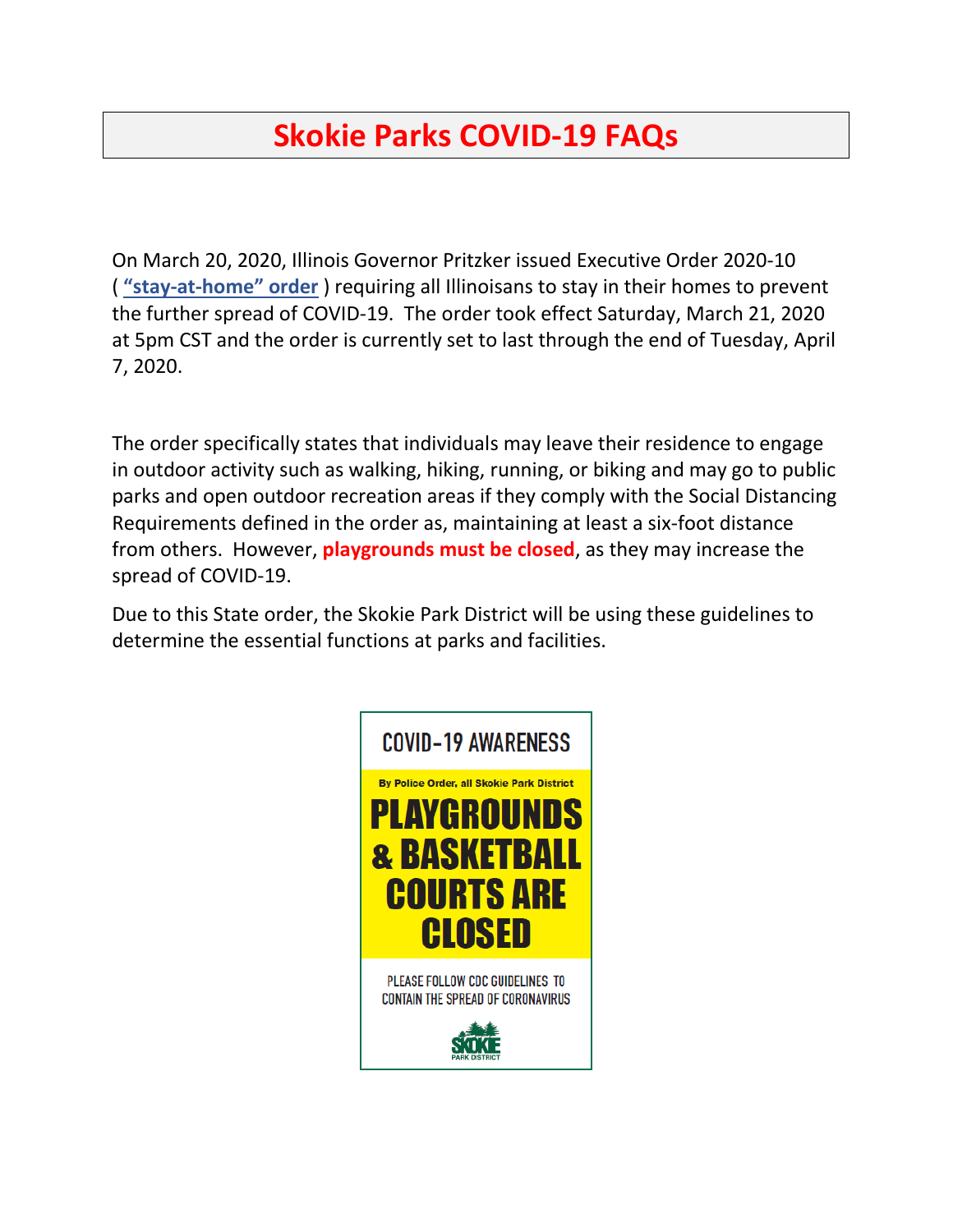### **Does the Stay at Home order mean I cannot take my kids to the park?**

Village of Skokie playgrounds and outdoor fitness equipment will be closed during the stay-at-home order. Families will still be able to go outside, including to local parks and outdoor spaces that remain open, and take a walk, run, or bike ride but should continue to practice social distancing by remaining 6 feet away from other people.Playgrounds are closed because they pose a high risk of increasing the transmission of COVID-19.

## **Can I play basketball, football, soccer etc. with a group of friends/family in the parks?**

**No**. To prevent the spread of COVID-19, do not participate in contact sports. Contact sports are sports that emphasize or require physical contact between players. The Skokie Park District has disabled the goals and nets on all park basketball courts, in order to discourage group play. Group play should not be allowed based on CDC guidance located here:

**[https://www.cdc.gov/coronavirus/2019-ncov/community/large](https://www.cdc.gov/coronavirus/2019-ncov/community/large-events/index.html)[events/index.html](https://www.cdc.gov/coronavirus/2019-ncov/community/large-events/index.html)** 

#### **Can I play tennis on the Skokie Park District tennis courts?**

**Yes**. As long as you practice social distancing by remaining 6 feet away from your tennis partner.

## **Can I have a gathering of family and/or friends at the park for a playdate or a picnic?**

With that in mind, we ask that while visiting Skokie parks, residents and guests please observe Centers for Disease Control COVID-19 guidelines, which include staying at least 6 feet away from others and refraining from gathering in groups of more than ten people. If you are not feeling well, please stay home until you have fully recovered.